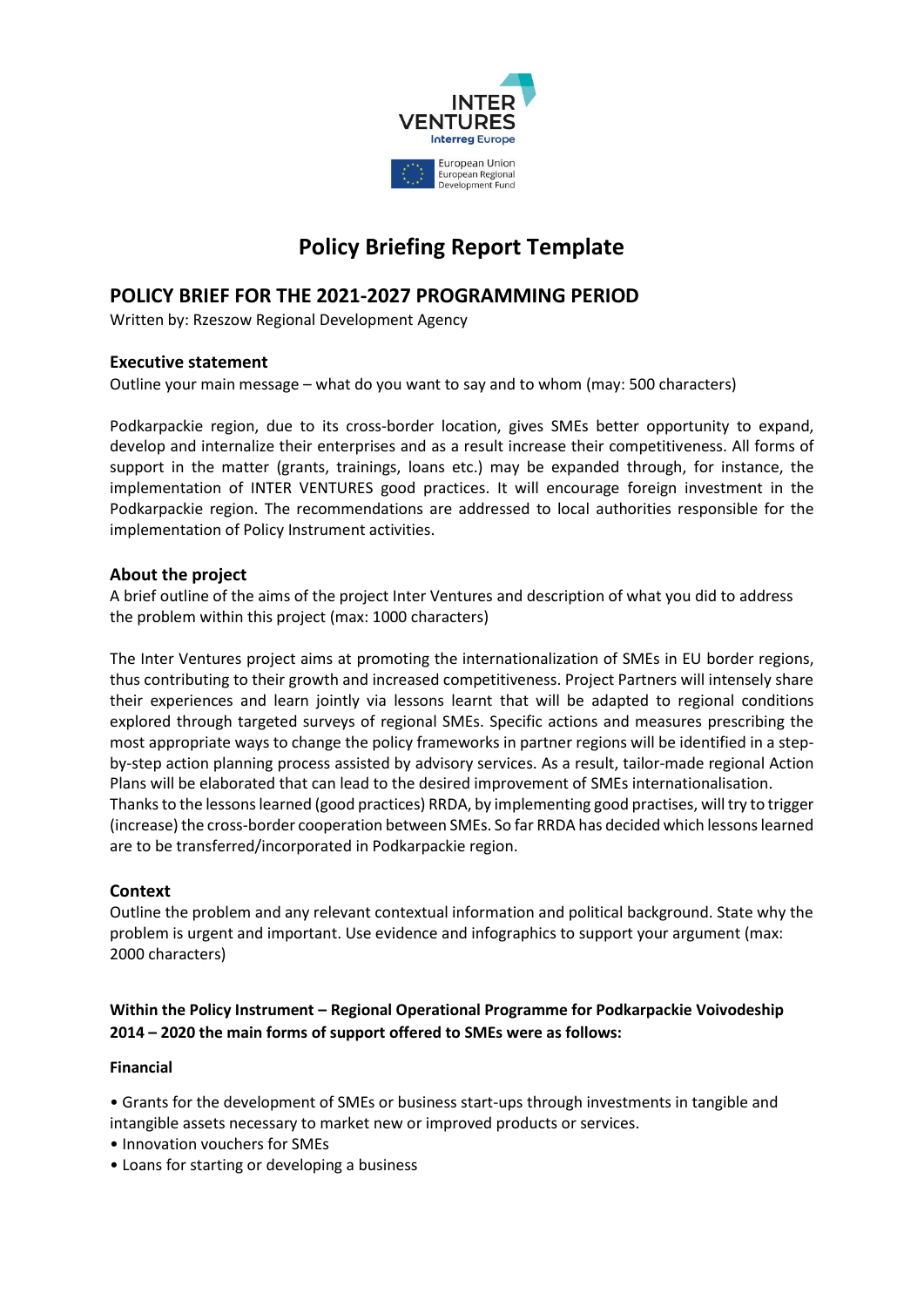

• Grants for trainings/providing trainings to SMEs regarding starting up a business, creating a business plan, managing it or developing it.

According to the Regional Situation Analysis Report of SMEs of the Podkarpackie Region carried out for the needs of INTER VENTURES project almost **80%** of the surveyed entrepreneurs have not used the financial support programs in the last 5 years. **94.6% of the surveyed entrepreneurs**, who nevertheless operate abroad, did not use non-financial support programs in the last 5 years.

#### **The main problems regarding ROP 2014-2020 for Podkarpackie region refer to:**

(Below data is taken from Regional Situation Analysis Report of SMEs of the Podkarpackie Region carried out for the needs of INTER VENTURES project)

- a small number of offers regarding practical examples of the implementation of export and import projects by SMEs and case studies on specific markets,
- limited access to the best specialists and practitioners in the field of internationalization of enterprises,
- difficulties in identifying foreign business opportunities,
- limited financial resources of SMEs allowing to start and increase activity in foreign markets,
- lack of or very limited knowledge in the field of legal regulations hindering the safe development of activity on foreign markets,
- no use of the cross-border area in the case of Podkarpackie region,
- insufficient support from public and EU funds especially with regard to exports to foreign markets,
- lack of an integrated training concept for SME enterprises consciously building their competitiveness in the region and abroad,
- lack of instruments and infrastructure in enterprises,
- limited possibilities of regional policy aimed at innovation (product, process, organization or marketing).

#### **Results, conclusions and recommendations**

- **1. Describe what you want your audience to do about the problem using evidence from the project to back up your recommendations. Make sure the recommendations are (max: 2000 characters)**
	- **Short**
	- Practical and realistic
	- Concrete (avoid generic recommendations)
	- Based on evidence from the project
	- Clear and easy to understand
	- Written so that the sentences start with a verb, e.g. Use ..., Engage ..., etc

In order to improve the SMEs situation it is advisable for the local authorities to carry on with selfemployment support (grants, trainings in starting/managing business, supporting women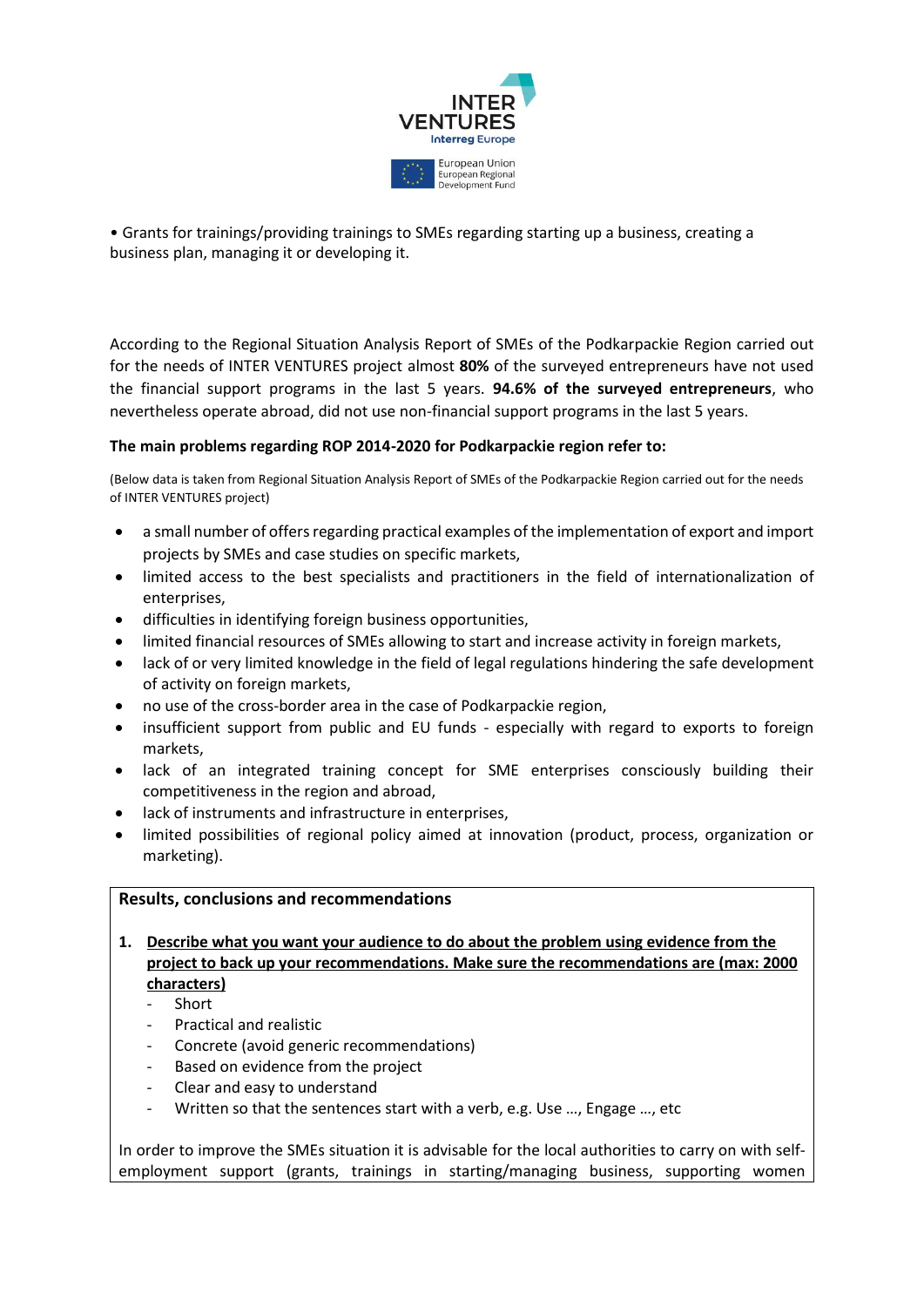

enterpreneurialship ect.). Such practices being already implemented in Podkarpackie region are also widely practiced by INTER VENTURES project partners (Hungarian good practices: "Fostering value **added business cooperation between SMEs operating on different sides of the Hungary-Croatia border" and** "**Promoting women entrepreneurship within project "Partnership for all 2").** Local authorities should support foreign investment in Podkarpackie region by providing support for investors in (selection of the most appropriate real estate opportunities for investment, assistance in finding information and functional data to create a business plan, support in obtaining authorisation from local and national institutions to launch business, support with bureaucratic practices) wanting to expand/establish business activity in the region. This practice taken from the **Italian good practice AttrACT** would enable international cooperation between Polish and foreign entrepreneurs at the same time increasing internationalization.

#### **2. Please describe each of your recommendation in detail:**

Podkarpackie region shows almost no business activity in the cross-border area. In order to improve SMEs' competitiveness the following improvements are recommended based on INTER VENTURES learning exchange.

#### **Recommendation 1 (max: 1500 characters)**

Encouraging self-employment and women's entrepreneurship by providing non-refundable grants, trainings in starting/managing business is one of the key practices recommended to increase SME's competitiveness in the Podkarpackie region. These practices are backed by **the Hungarian lesson learnt "Fostering value added business cooperation between SMEs operating on different sides of the Hungary-Croatia border"** that provides non-refundable grants for consortia of at least two SMEs, at least one from each country, to develop joint product, technology or service, processes and productive capacities or carry out common marketing activities. In Poland in comparison to Hungarian GP the grants will be distributed to individual SMEs not to consortia. Additionally trainings in starting/managing business will be provided. The other Hungarian lesson learnt - **"Promoting women entrepreneurship within project "Partnership for all 2"** aims at promoting and supporting self-employment, especially women entrepreneurship that includes encouraging entrepreneurship through educational and promotional activities of unemployed people and encouraging of entrepreneurship through offering support for self-employment by awarding small value amounts as support. In Podkarpackie Region the idea to encourage women entrepreneurship and professionally activating unemployed people back into the labour market will be backed by the Hungarian Partnership for all 2 good practice. Women will be given advantage over man in recruiting process. More women than man will be allowed to qualify for the project giving women advantage over man in starting their own business.

#### **Recommendation 2 (max: 1500 characters)**

The Italian GP **Attract Invest in Lombardy** aims at gathering and promoting Lombardy and its local investment opportunities abroad, assisting foreign companies and local public administrations on the field. In order to attract investors the Italian GP foresees a direct cooperation with Lombard Municipalities, with the central aims of reducing bureaucracy by building a clear, transparent and favourable economic context, as well as offering concrete actions to facilitate investments, such as fiscal incentives by reducing local taxes. It also includes: the creation of a database of thousands of